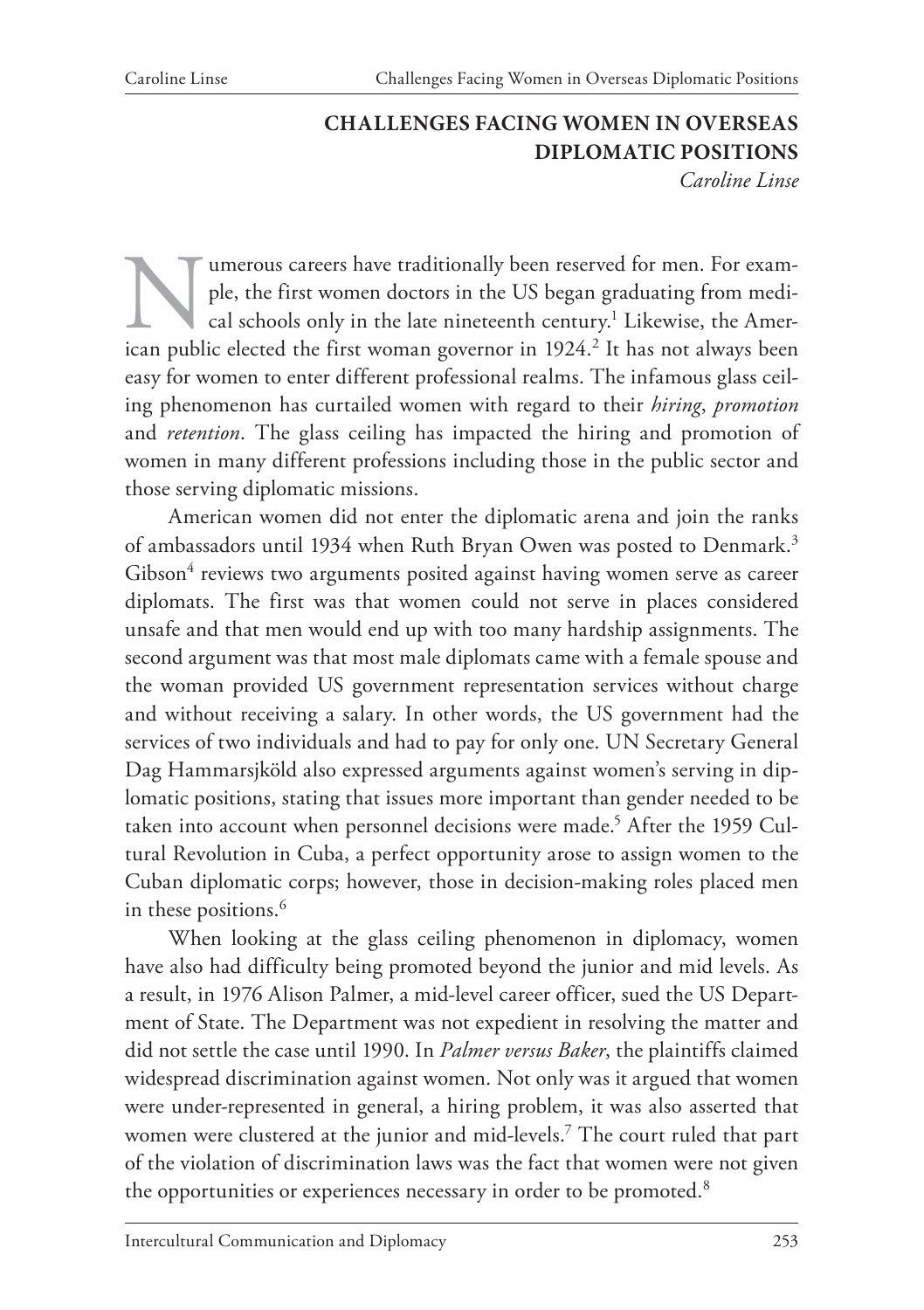## **Research Question**

The purpose of this paper is to identify challenges that women face when working overseas in diplomatic positions, a professional environment that historically has been male dominated and that can be characterised in some ways as an "old boy's" network. The paper intends to identify some of the significant issues from the perspective of women who are serving or have served their countries' foreign missions. As this is a new area of research, the author chose to use qualitative methods, which are suitable when research generates theory rather than verifies it.9 These methods are appropriate when the researcher does not have a clear-cut hypothesis regarding the research question or questions.

## *Sample*

In qualitative research the sample size is often much smaller than when quantitative methods are utilised. In this study, the sample consisted of eleven women, ten of whom were serving in overseas missions for their governments. One of the eleven worked for a number of years before opting to stay home and take care of her children. Ten of the eleven women who participated in this study were living and/or serving in Minsk, Belarus, the residence of the author at the time of the study. The remaining participant in the study was serving in Mexico City. An attempt was made to obtain a representative sample in terms of age, marital status, position and length of time working overseas, although a very limited number of women work in diplomatic missions in Minsk. The participants ranged in age from 24 to 60 and came from Estonia, Germany, Lithuania, South Africa and the United States. Seven of the eleven women were serving or had served in US missions abroad. Although Potter<sup>10</sup> points out the need for a representative sample, in this case compelling reasons demanded the inclusion of more individuals from the US in the sample. First, as a result of the Palmer vs. Baker decision focus has been placed on the needs of US women diplomats. Secondly, at the time of this study, more English-speaking diplomats from the US resided in Minsk than from any other country.

The women interviewed had served from one and a half years to over thirty years and had worked all over the world from Africa to Russia and from Laos to Canada. Six of the women were raising or had raised children. Two of the women worked for their governments' diplomatic corps while raising children on their own as single parents. The remaining five were single without children. The women held or had held a variety of positions ranging from clerical secretary all the way up to counsel general or deputy chief of mission.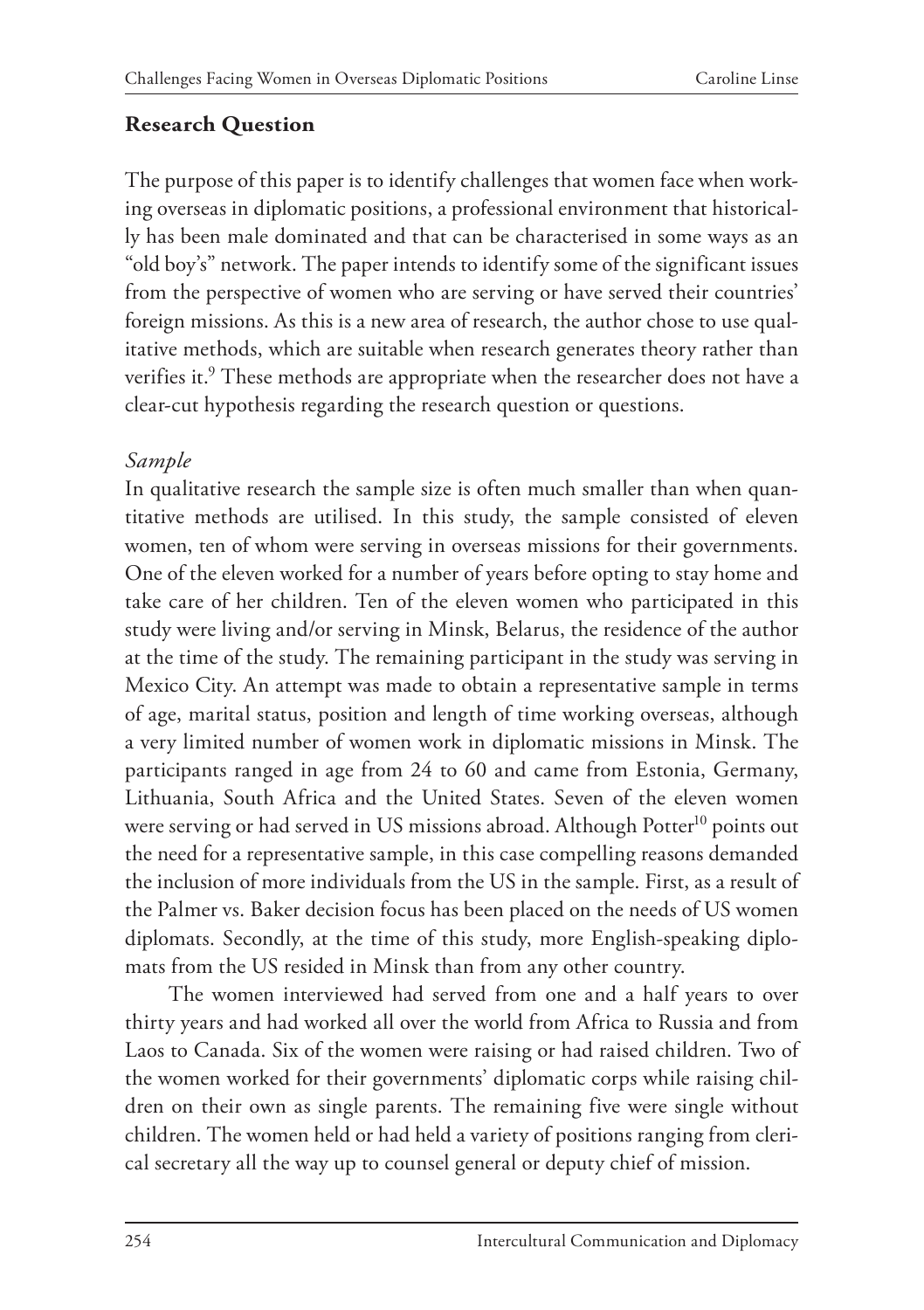While clerical secretaries or administrative assistants are not foreign service officers, they were included in this study because they serve their countries by working in diplomatic missions abroad. Administrative assistants face many of the same challenges as other women serving abroad and historically were the first women posted abroad to work in diplomatic missions. Although the title "secretary" in some countries has changed to something more politically correct, the women interviewed for this study labelled themselves as secretaries.

## *Methodology*

The author conducted semi-structured interviews with all of the participants. (See the interview guide in Appendix 1.) Participants were asked to comment on why they chose to work for their governments in a foreign service capacity as well as on what challenges they faced. Participants were also asked if they would advise a young person, particularly a young woman, to join the foreign service or the ministry of foreign affairs.

Interviews with each participant took place in a location of the interviewee's choosing and lasted between thirty minutes and several hours. One interview took place in the embassy cafeteria, one in the interviewee's home and the rest in the interviewees' offices. All of the interviews, with one exception, were conducted face to face; the one exception took place by telephone. Notes were taken during the interviews. The interviews were not tape-recorded due to security regulations at US embassies. All of the notes were analysed to determine major categories and themes related to the topic. Since this was a qualitative study looking at challenges that women face, the range of responses were included in the final paper.

## **Findings**

Two main categories of challenge emerged from the data: (1) the actual work that the foreign service/ministry of foreign affairs employee performs; and (2) the family life of the interviewee. With respect to work and the job, many aspects arose, some of which depended upon the woman's job functions as well as upon personal experience. With respect to family, the interviewees addressed many facets. Some women gave opinions regarding situations that were not their personal experiences; for instance, several single women commented on the benefits given to working mothers.

Since the women in the study represent vastly different backgrounds and experiences, not all of the issues mentioned affected every woman interviewed.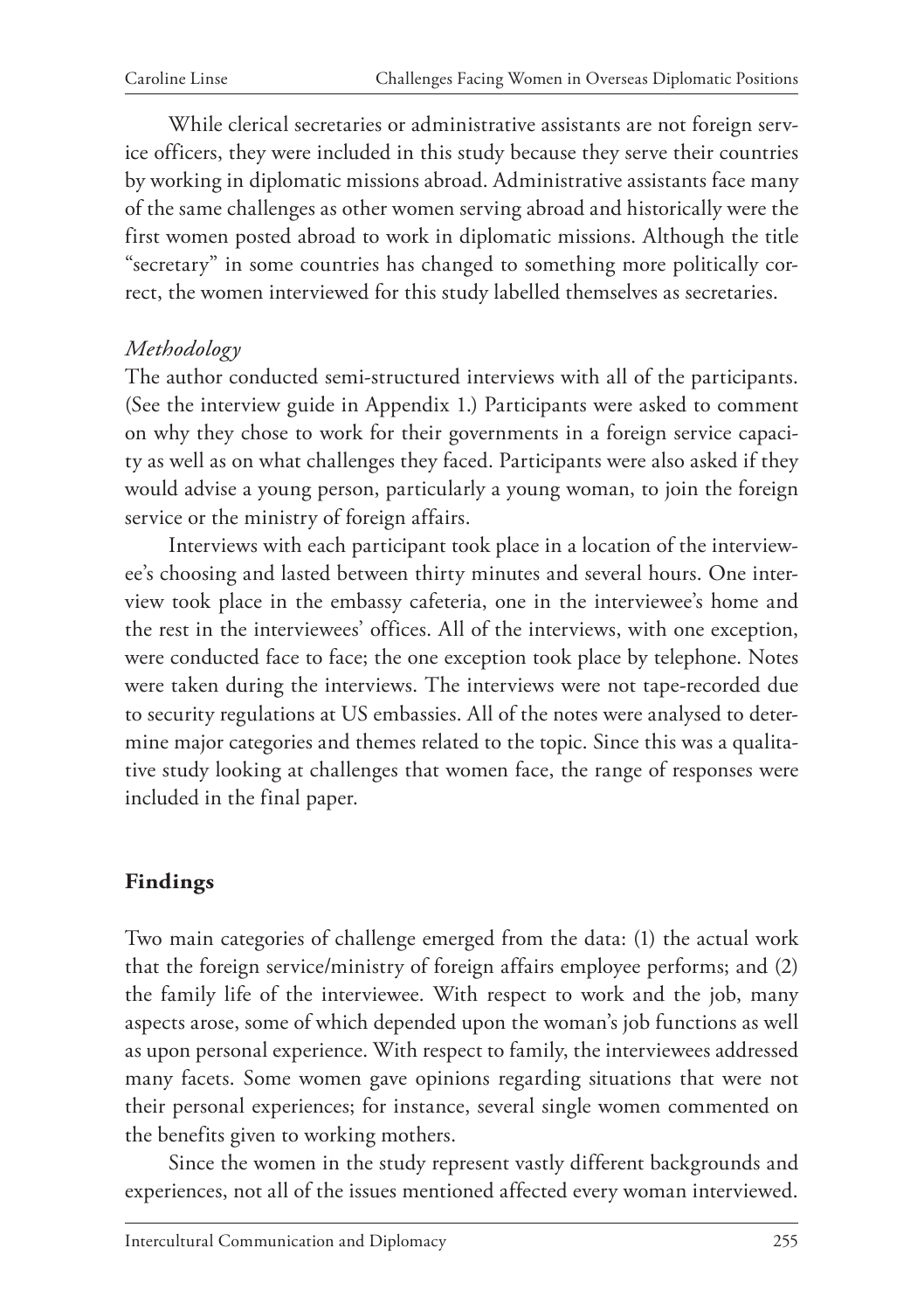The findings reported are the most significant from the standpoint of work and family. Because the sample size was small, all issues that appeared to have relevance to other women in similar situations are reported.

#### *Work*

Most of the women interviewed went into detail about their specific place or role within the overall structure of their ministry of foreign affairs or the Department of State. It was evident they had a very good understanding of their work culture and their place in the hierarchy of their ministry of foreign affairs or the Department of State. They were very patient with me while they explained the "work culture" of their government agencies. One woman put it very succinctly: "You need to know the work." She was referring to both the job expectations carefully set up and dictated by her government and the culture of the workplace. She went on to say that the work was the same worldwide because her focus was within the embassy. Three women who gave extensive details regarding their "systems" or "work culture" had joined their diplomatic corps through different, non-traditional channels. They were able to utilise both *emic* (insider) and *etic* (outsider) perspectives, an approach considered by many to be more sophisticated than just one or the other.

Two participants in the study did not elaborate regarding the organisational structure of their ministries of foreign affairs. This could be because their ministries have only been in existence for the past dozen years since their countries have re-established independence. It could also have been the case because their countries as well as their missions abroad are much smaller than those of other participants in this study.

Within the context of learning the culture of the US Department of State, many cited the mentor programme as a vehicle that helped some participants learn both cultural assumptions and expectations. The mentor programme, a direct result of the Palmer case, is a formalised system of helping junior staff and officers learn the culture of the organisation. Noon<sup>11</sup> points out that women, especially in male dominated professions, do not have the same routes for learning how to do a specific job. The mentor programme was set up as an avenue for staff and officers to learn about the culture of the US Department of State as well as about the expectations required for advancement. It is a simple but effective way of helping new employees. Interviewees cautioned, however, that the mentor programme is only as good as those who are selected to serve as mentors.

It should also be noted that the "work culture" for a couple of the women interviewed had changed since they joined their respective governments' diplo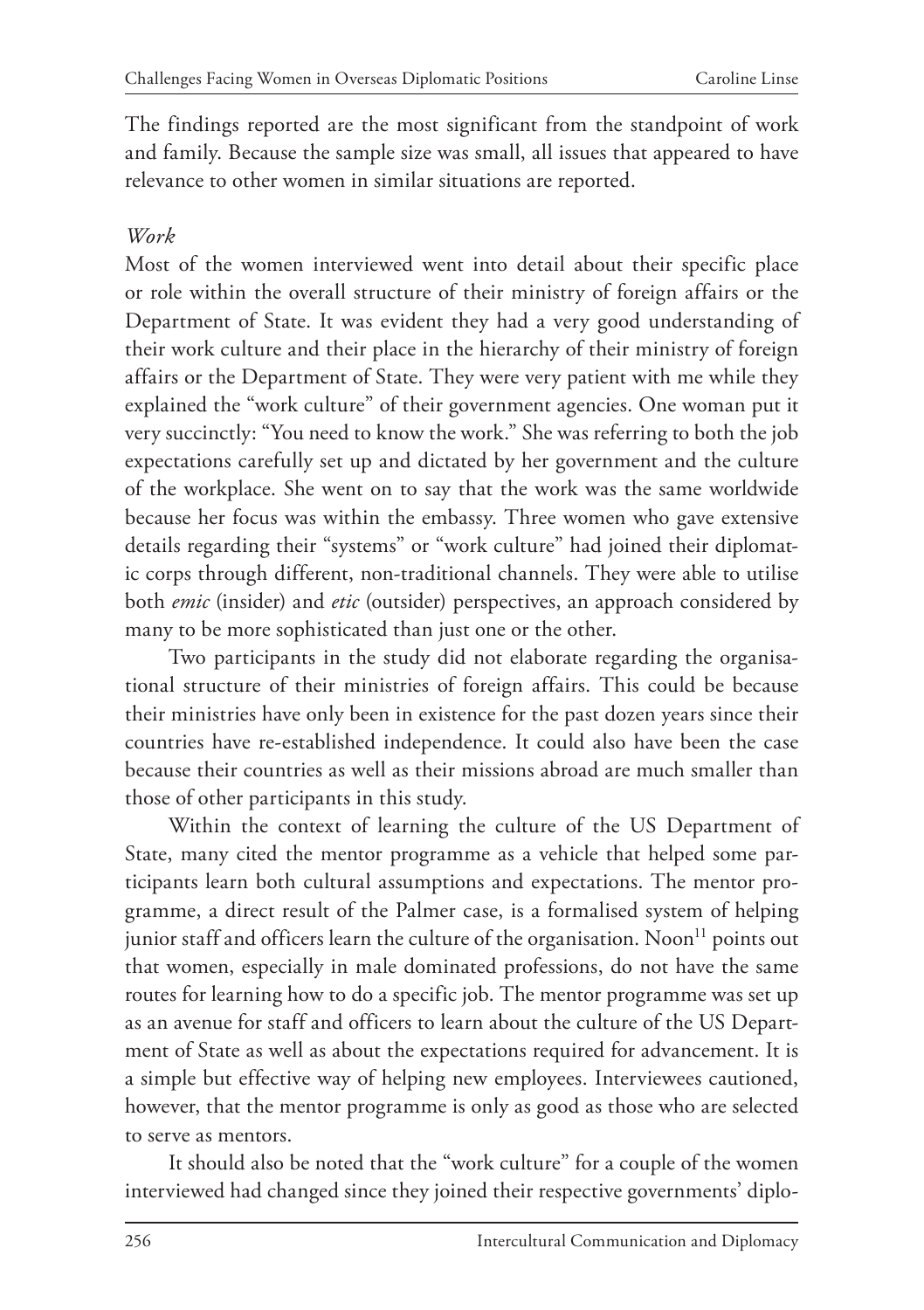matic corps. Two of the administrative secretaries interviewed commented that the role of secretary is not necessarily the best position for someone entering a ministry of foreign affairs or the foreign service. They pointed out that the career is changing in large part because of technological advances. No longer is the secretary responsible for taking dictation and typing original documents. In ever increasing numbers, drafting officers have their own computers and produce their own finished reports.

Many of the interviewees mentioned chauvinistic men in the workplace. Chauvinistic treatment from men was considered par for the course and it was not confined only to the diplomatic community but, rather, was part of life in general. Several mentioned that they had received similar treatment from men in other work situations. They considered this male behaviour a nuisance but not an insurmountable problem. It should be pointed out, however, that three women said that bad male bosses were not nearly as difficult to work for as bad female bosses. The women in this study had the maturity to realise that one can receive unprofessional treatment from individuals in all walks of life.

Although interviewees were generally aware that bothersome or irritating behaviour could come from anyone, they also commented that expectations were higher for women than for men. Within the context of the work environment, eight of the eleven women commented that they were required to work much harder than the men around them and that was true regardless of their position, be it senior level or secretarial. Only two women expressed serious concerns that they did not get as far ahead, or as quickly, in their careers as they would have if they had not been female. Just as regarding the unprofessional behaviour mentioned above, women spoke of this phenomenon as a very straightforward fact that was not considered unusual. This finding is consistent with reports from women serving as ambassadors in Washington DC. Women envoys representing their countries in Washington noted the need to work twice as hard as their male counterparts.<sup>12</sup>

When asked about the challenges that they faced in their jobs, for the most part interviewees did not address issues related to the host culture where they were serving. Women interviewed had served virtually all over the world, including Middle Eastern countries, which, according to many conventions of political correctness, are considered male dominated societies. Women interviewed did not generally see the attitudes of host country men to be problematic. As one woman put it, "Even when I was in a Middle Eastern country they saw me as representing the US first and the fact that I was a woman second."

Several women commented that men in host countries where they were serving did not know what the rules of politeness were when the foreign rep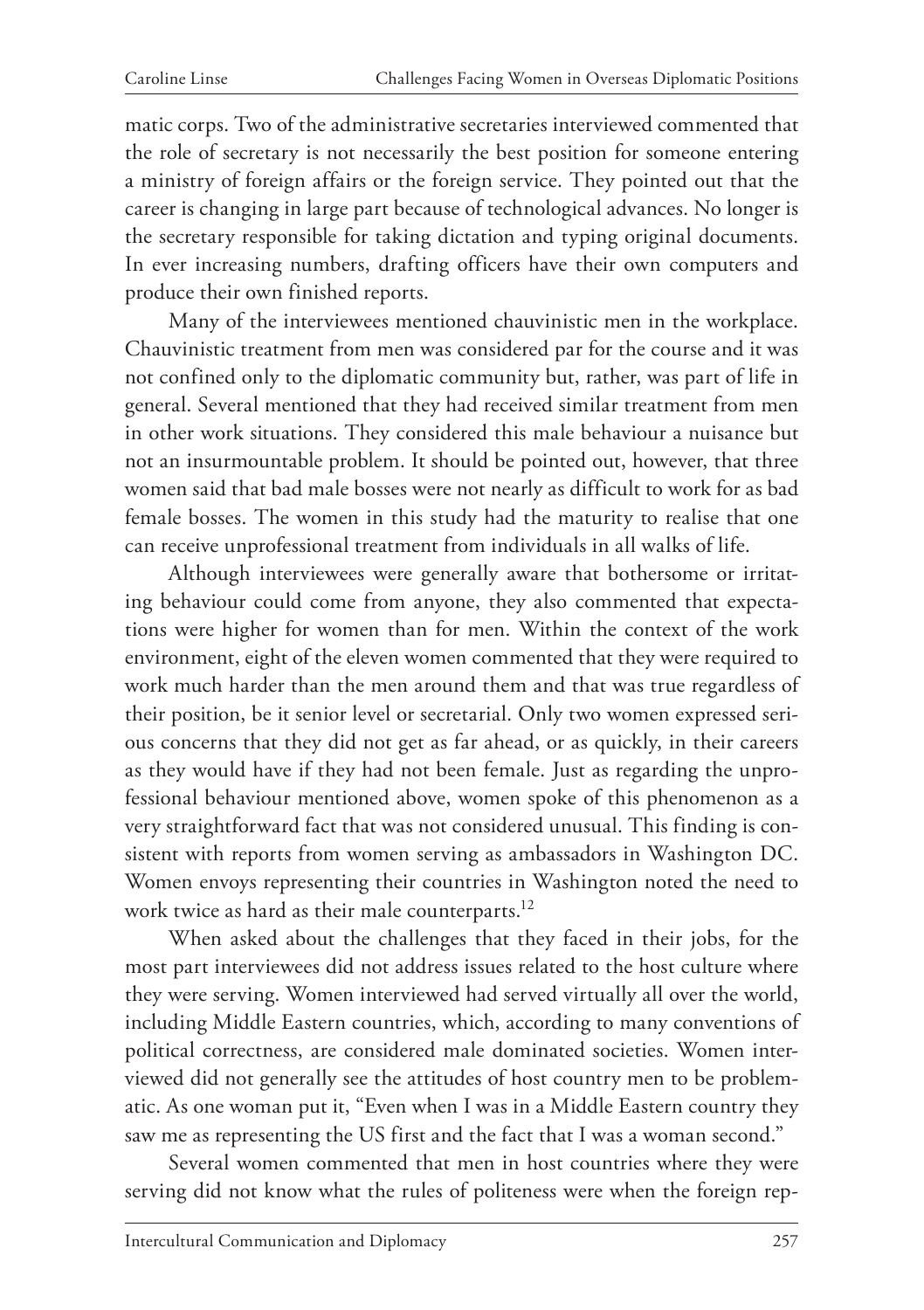resentative was a woman. The rules of etiquette have not kept up with types of roles women are beginning to fill. Two women described such situations as "amusing," and two others called them "annoying." One woman had even developed strategies to help avoid potentially awkward situations. For example, she would introduce herself by name and title even though this was contrary to her shy personality style. She felt that it helped everyone from unintentionally ending up in a potentially embarrassing situation.

## *Family*

The issue of family and career was a central theme for the majority of women interviewed. They expressed a wide range of opinions relating to this issue. One single woman put it starkly: "If I were to give advice to a young woman thinking of becoming a diplomat, I would say that you need to choose between family and career."

The sentiment expressed in this woman's comment reflects the statistics provided by the US Department of State for this study. Thirty-five percent of foreign service employees serving overseas are women. Forty percent of all foreign service employees are single, but that figure increases to a whopping 57 percent for female foreign service employees. Naumann<sup>13</sup> points out that families and dependents are an important issue that needs consideration when looking at expatriates working abroad.

Several of the mothers interviewed commented that it was much easier to combine a career working overseas for their government with family concerns than in similar situations in one's own country. For example, the cost of a nanny and other household staff members in many developing countries is a fraction of what it would be in the United States or in many European countries. One woman said that she and her husband liked being overseas in part because her country's government paid for their children to attend very fine private schools.

Fogarty and Raporport<sup>14</sup> remind us that as women become more active in the workplace, it is extremely challenging for them to balance career and family. However, some who work for a US embassy believe that in response to the Palmer case the US Foreign Service went too far in helping employees balance career and family. Two individuals shared with me the post-Palmer decision nickname for the US Foreign Service: the US Family Service. This derogatory nickname implies that the Foreign Service may be putting too much emphasis on the family. According to these women, it is not that families are unimportant; it is just that families and the needs of families may have become too predominant in the workplace. One participant felt that it was absurd for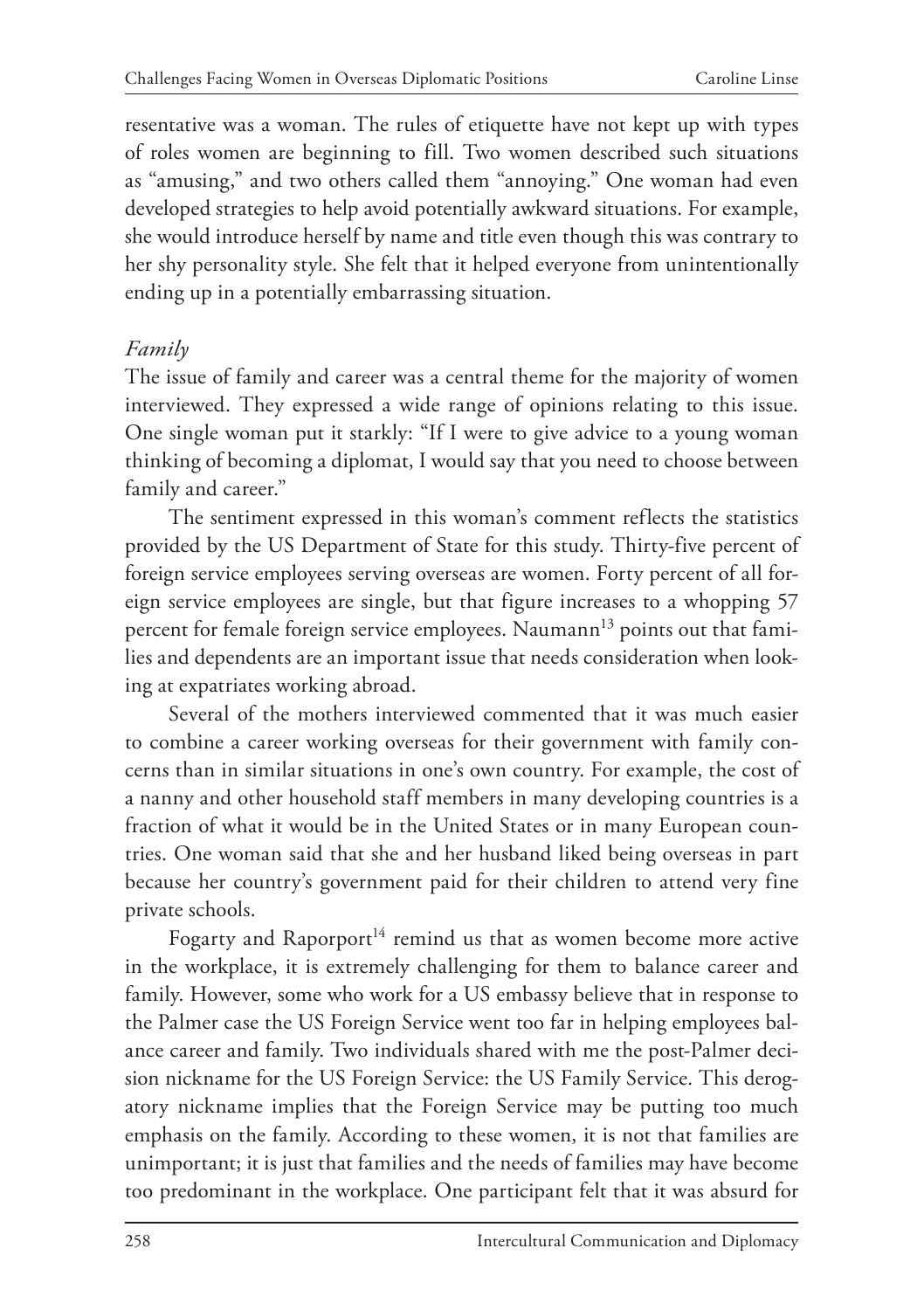embassies to bend over backwards to try to create positions for family members so that the spouse can have employment, even if it is a low level clerical position.

Regardless of the banter among ministry of foreign affairs and US Department of State employees, a real tension can exist between one's career and one's family. The last US Ambassador to Pakistan exemplifies a woman diplomat torn between job and family responsibilities; she quit her post to be with her children (who were being evacuated). Women in this study described conflicts between work and family that were less dramatic, but nevertheless real.

In many families, the wife chooses to work and to balance a job with family. Quite often, both the wife and husband wish to work in professional capacities and they are referred to as a dual career couple. As was pointed out during the interviews, this is not nearly as simple as it appears on the surface for couples embarking on diplomatic careers. Dual career couples residing in their home countries have opportunities to work for different employers. This is not the case with dual career couples who reside abroad. The spouse cannot merely go out and get a job, since in many countries regulations prohibit work by non-citizens. At times, exceptions can be made, for example with waivers often given to school teachers married to diplomats who wish to work in the host country. In some countries, bilateral agreements permit diplomatic spouses to work in the local economy. (Employment of diplomatic spouses in the private sector is complicated by the Vienna Convention on Diplomatic Privileges and Immunities.)

According to a representative of the US Department of State, approximately ten percent of foreign service staff are married to other foreign service staff members. The term "tandem couple" is used to designate a couple where both the husband and wife work for the foreign service on a career basis. Other governments use similar schemes, including the inherent problems associated with both members of a couple working for a ministry of foreign affairs or the foreign service.

Although on the surface it may seem like the perfect solution for situations where both members of a couple wish to have an active and vibrant life in the field of diplomacy, a number of women interviewed for this study had serious concerns regarding this basic practice. These concerns ranged from supervision to time off. Many governments have either written or unwritten rules that an individual may not supervise his or her spouse. One participant described a situation that could arise where a woman was the ambassador and the spouse was working in the motor pool. No one can guarantee that the ambassador would not get detailed reports on a daily basis as to what was transpiring in the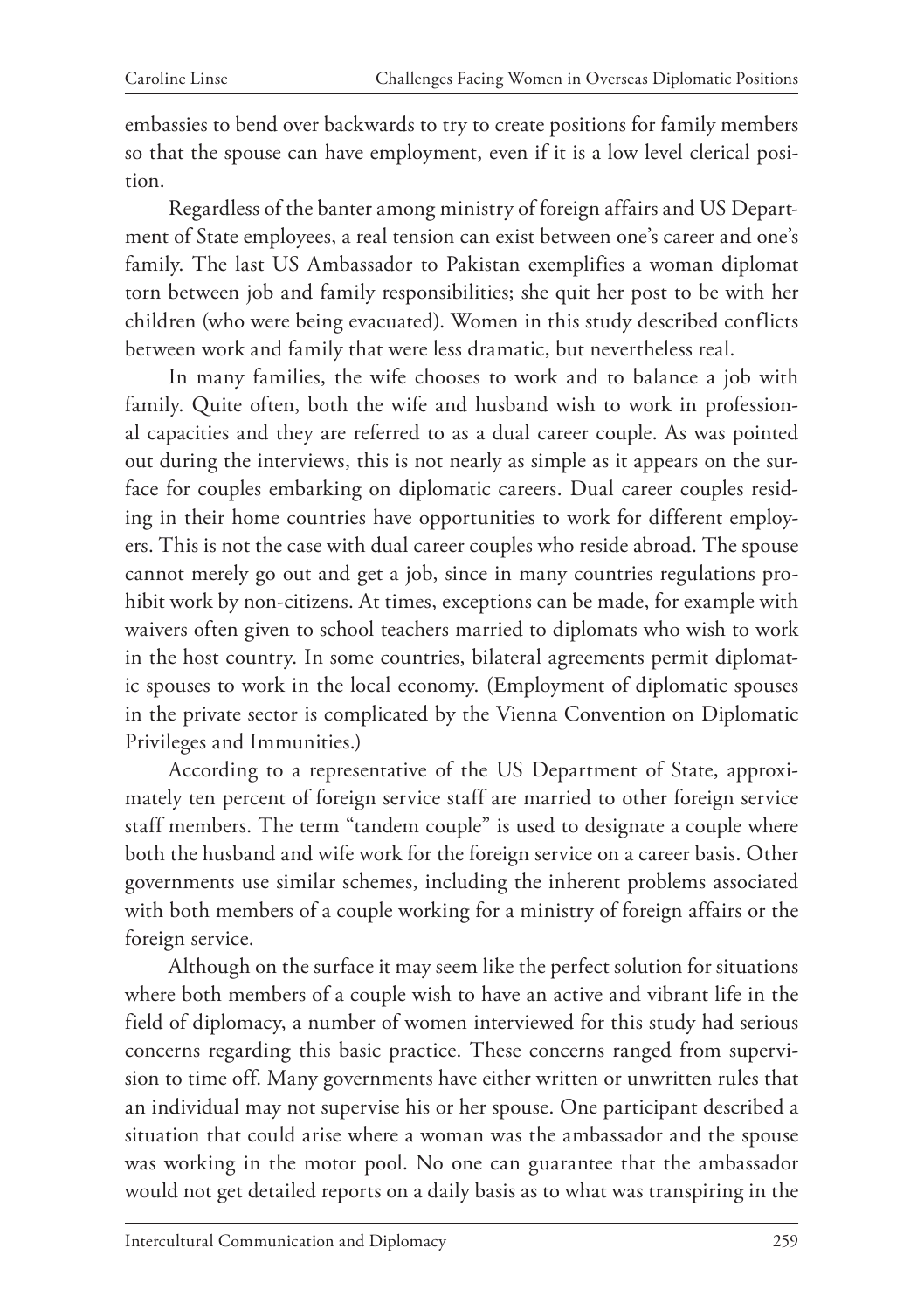motor pool. However, for junior level staff at a large embassy, one would not expect much of a problem with one spouse potentially supervising the other. The problem, as it was pointed out, is when you have mid-career to high-level staff who supervise others in small embassies.

I was also told about some governments which try to post husband and wife couples in neighbouring countries. While not considered an ideal situation, it is a way of keeping both members of the couple working in their chosen careers at the same time. It was also explained that, at times, at a post where positions are not available for both husband and wife, someone has no option but to stay home.

Another participant described a different situation, one in which the tandem couple's needs negatively impact other members of the embassy staff. A tandem couple usually prefers to take vacations together at the same time. If the embassy has only four staff members, this means that half of the embassy is on vacation and the other two staff members are responsible for a disproportionate amount of work. Another problem occurs when a tandem couple's children are evacuated. The question is who leaves his or her duties to escort the children out of the country.

The issue of dependents – non-working wives or husbands – was also addressed by all of the women who had or had had dependents while abroad. Three women mentioned the problem of dependent husbands. Blackwelder<sup>15</sup> points out how difficult it can be for a man to suddenly find himself in the role of dependent and not in the role of provider; this was the experience of several women who participated in this study.

Men traditionally have been the breadwinners and women traditionally identified as the dependents. One woman discussed what it was like for her husband to be labelled the "dependent" on his diplomatic ID card. She pointed out that he tried to be a very good sport about it even though it was awkward. Participants also mentioned how difficult it can be for the dependent spouse to try to find a professional career when he is not in the foreign service or ministry of foreign affairs. One woman told tales of her husband commuting across many time zones back and forth to his family from their home country where he was trying to start and run a business. Another woman mentioned a very creative solution to this problem: the husband served as a priest for the local expatriate community where his wife was the ambassador. In this way their work was complementary and not conflicting. This same woman wished to see more solutions such as the one described.

Mothers who participated in this study brought up the issue of schooling for children. Two women pointed out that their children received very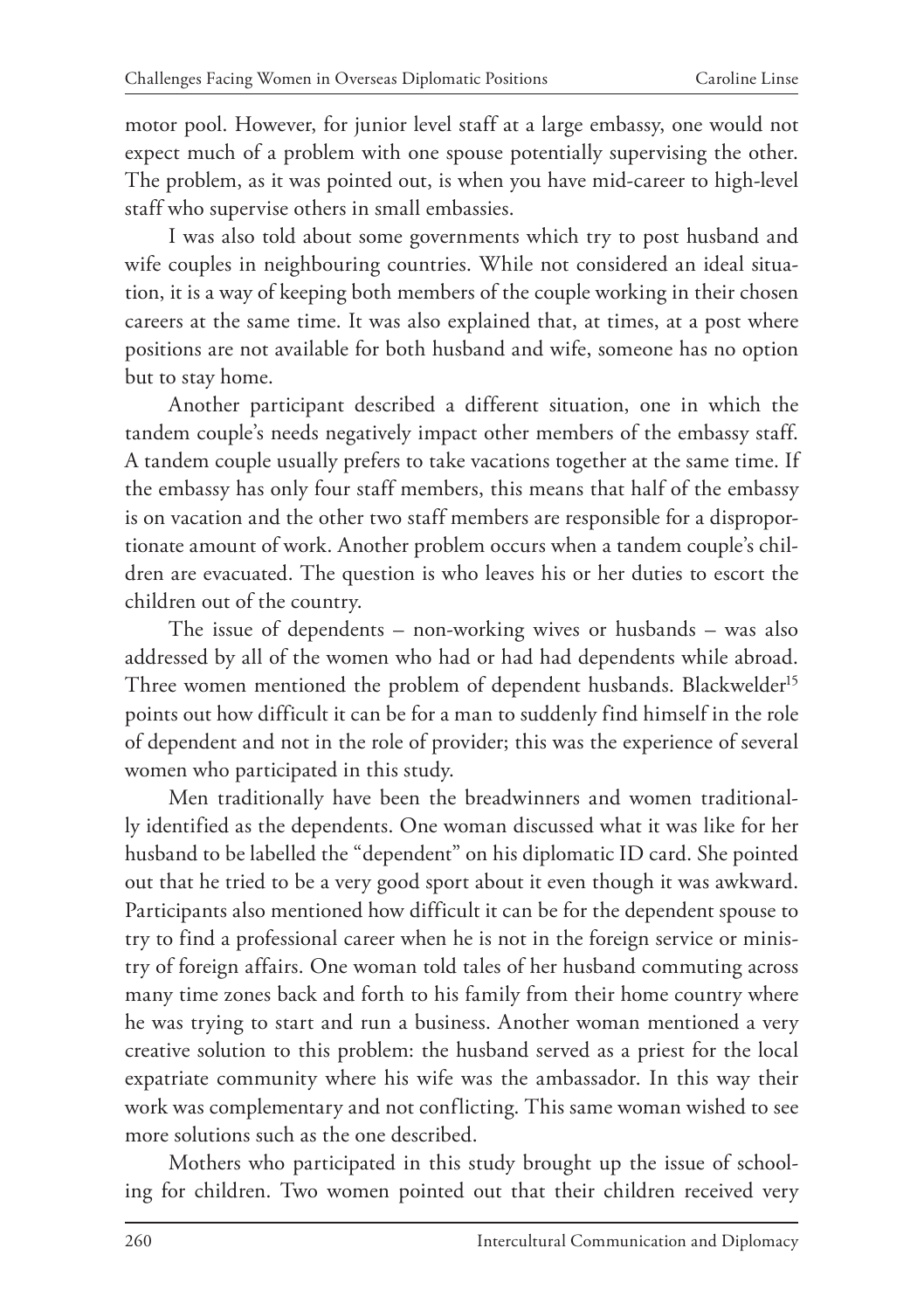good educations because they were abroad. However, one woman cited a serious problem for families whose native language is not spoken or studied in the country of posting. Her concern was with regard to her daughter who wished to attend university in their native country; the daughter had no options in the host country to acquire the necessary first language skills that would gain her admission to a university in her home country. The daughter needed to remain in her country, unfortunately away from her mother, if she wished to gain the first language skills necessary to succeed in her home country. Smith<sup>16</sup> points out many issues for children, known as Third Culture Kids, who are raised abroad because of their parent(s). The issue of schooling was the only issue related to Third Culture Kids that arose in this study.

## **Discussion**

Several findings from this study are worth noting with regard to other research conducted in similar fields. The need to know the work culture was identified as a prominent theme in this study and this finding is consistent with other research regarding corporations as well as women. Sacks<sup>17</sup> points out that learning the corporate or work culture is so important that some companies even offer courses in it. Renshaw<sup>18</sup> explains that it is essential for the few women managers who exist in Japan to know the corporate culture.

Although the issue of the work culture was very strong, this was in sharp contrast to issues related to the cultures of the host countries. None of the interviewees expressed concern over this issue. This is interesting, since Kohls<sup>19</sup> advises individuals moving abroad to live and work to know the host culture but fails to mention the need to know the culture of one's own organisation.

The family issues discussed by women in this study are similar to those found in the literature. Séphocle<sup>20</sup> underscores the tension between having a family and having a career. Austin $^{21}$  points out that corporate culture does not always accommodate the needs of the family. It appears that members of the diplomatic corps from some countries receive better consideration for family needs than those at similar professional levels in their home countries.

#### **Conclusions and Implications for Further Research**

Some of the challenges facing women working abroad for diplomatic missions are similar to those facing other women who have broken through the glass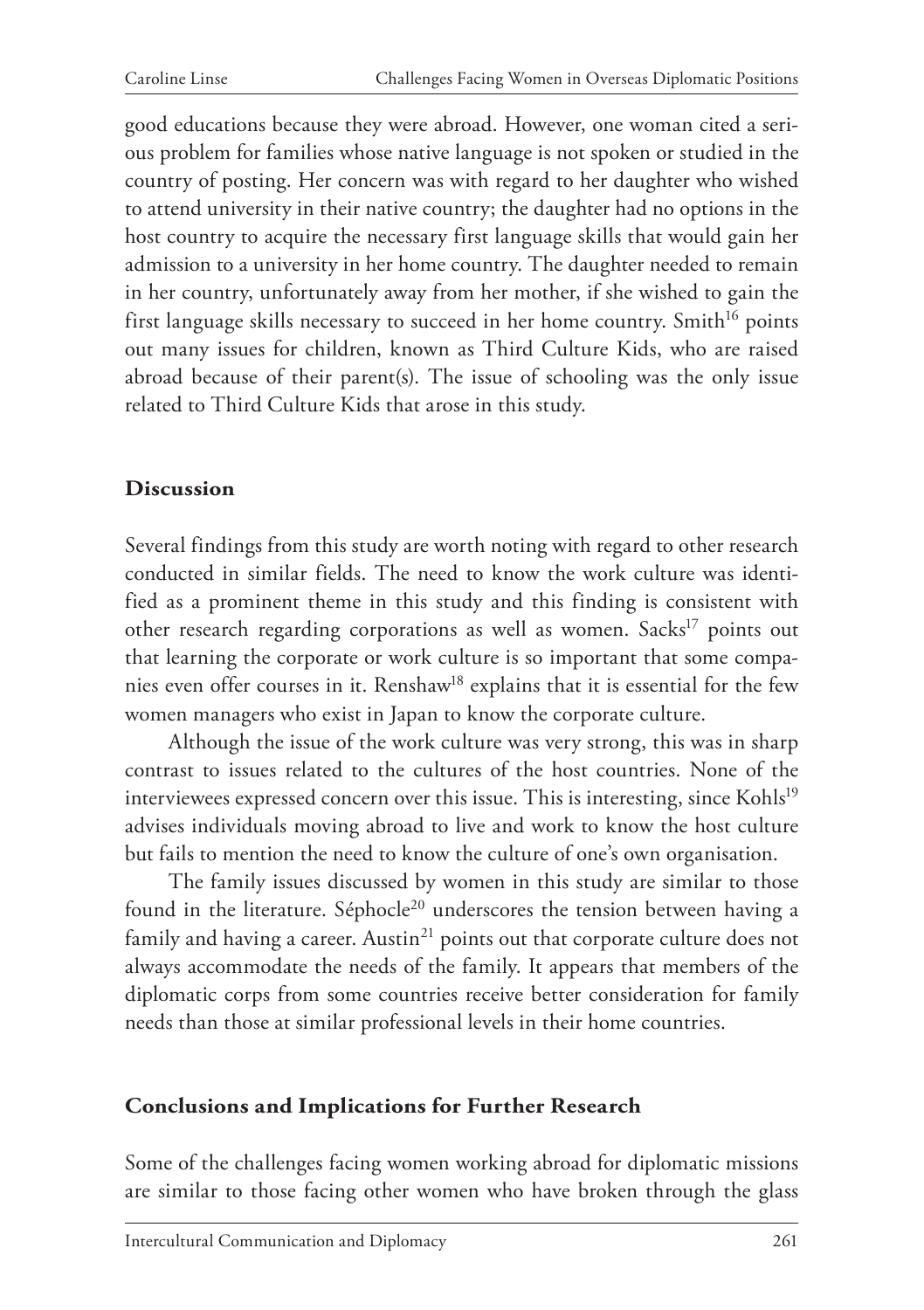ceiling and entered careers traditionally held by men. Women need to know the culture of their work environment. Unfortunately, as reported in this study, women still need to work harder than their male counterparts and they may still have trouble advancing as quickly as men. Research needs to be undertaken which investigates the most efficient avenues for women to learn the culture of their government's diplomatic corps. In addition, researchers should explore whether women working for diplomatic missions are indeed working twice as hard and whether they are advancing as quickly as their male counterparts. It is also important to help women in diplomatic positions access existing resources, such as the Women Ambassador project.

Many issues related to family emerged in this study. Men serving abroad are more likely to have families than their female counterparts. In order to gain a more accurate picture of women in diplomatic positions, it is necessary to examine the reasons that women are more likely to be single. For example, the problem could be that women are working so hard that they do not have time for a social life.

Special considerations apply when both husband and wife are working as part of a dual career family. The concept of dual career family is not immediately transferable from one's home country to the overseas environment. Research needs to be undertaken to determine the best models for dual career couples working and living abroad.

Finally, numerous issues relate to women who have husbands and children as dependents. For example, special family issues arise when the woman has a career outside the home and the husband does not. In addition, preparing children to return for education in their home countries can be an important issue. Investigators need to determine how women have successfully coped with the special needs of husbands and children as dependents.

# **Appendix 1**

| Semi-Structured Interview Guide |                                                                                                                                         |
|---------------------------------|-----------------------------------------------------------------------------------------------------------------------------------------|
|                                 | How did you decide to work for the foreign service or ministry of foreign affairs?                                                      |
| 2.                              | What have been the biggest challenges that you have faced in your career? Were there any special<br>challenges because you are a woman? |
| 3.                              | What advice would you give someone considering working for your ministry of foreign affairs or<br>foreign service?                      |
|                                 |                                                                                                                                         |

The author wishes to thank all of the women who participated in this study.